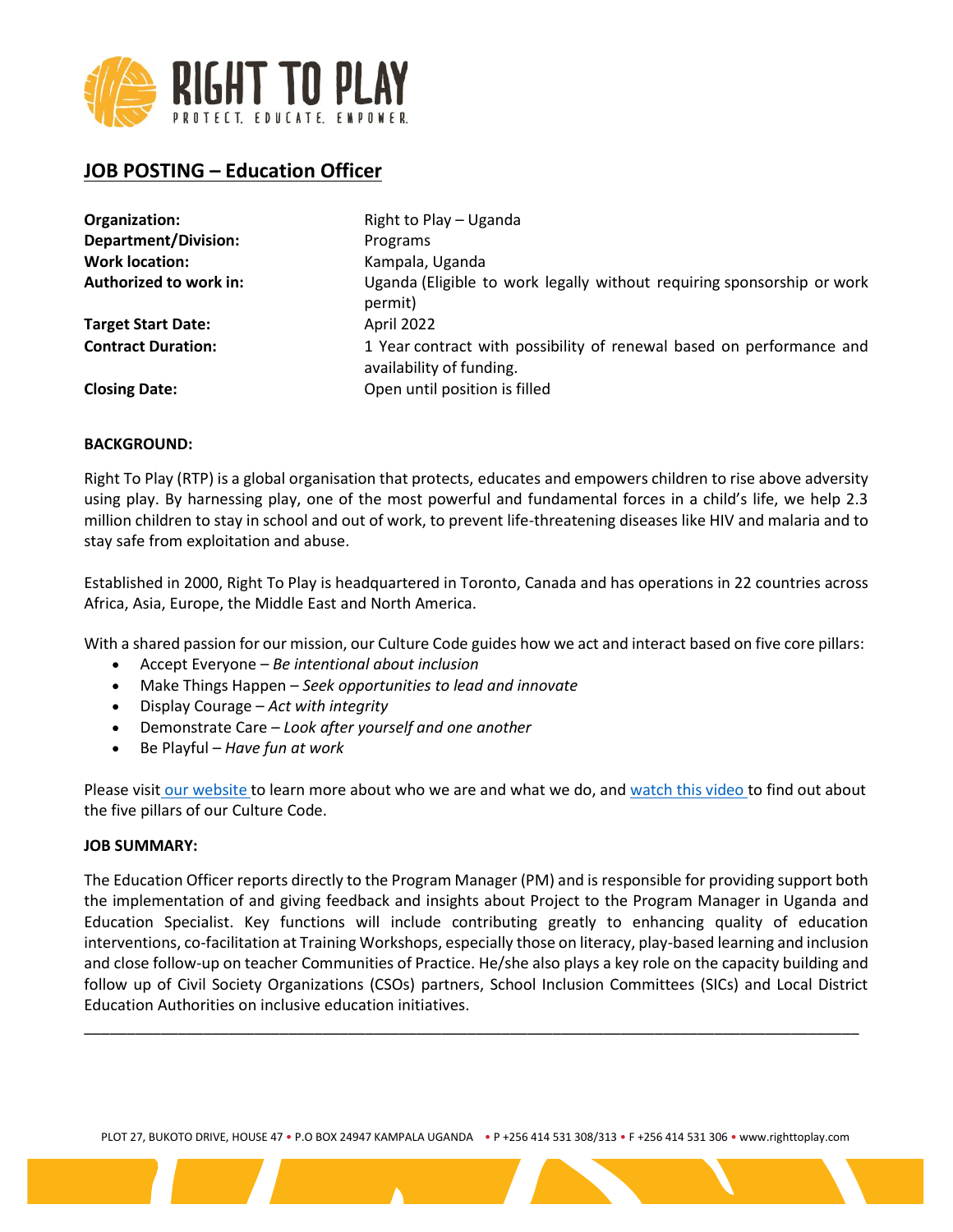

#### **PRIMARY RESPONSIBILITIES:**

# **Job Responsibility#1: Programme planning, implementation and delivery (60% of Time)**

- Supports the Program Manager and Education Specialist, by providing field learning and insights to ensure appropriate design and development of program strategies, and alignment with RTP's global education theory of change.
- Supports the Program Manager and Education Specialist on improving program delivery by documenting lessons learned and best practices in the field, especially those related with children with disabilities, literacy and life skills development components of the program.
- Collaborates with the Monitoring, Evaluation and Learning Specialist/Officer (MELS/O) on the roll out of appropriate systems, tools and procedures for the monitoring and evaluation of the program.
- In close coordination with the Training Officer, supports training for Education Departments, Teachers, Province and District Education Officers on Literacy, Play-based learning and Inclusion.
- Plays a technical lead role on the DTT (Disability Tracking Tool) training and rollout both at school and community level.
- Provides a technical guidance to teachers, reading facilitators and parents on the rollout of reading clubs and/or centres initiatives and any other supplementary learning initiatives for reading and life skills development both at school and community level.
- Supports supplementary learning initiatives for literacy boosting in schools and communities, for enhanced parental engagement supporting children's education.
- Acts as a local child protection focal point, responsibly and appropriately handling any safeguarding concerns or disclosures of abuse.
- Works with Field Facilitators, Partners and District Education Officers to develop weekly, monthly and annual Coach training schedules for all project locations.
- Conducts regular follow-up visits of all project locations to ensure training plans and implementation aligns with project proposal.
- Coaches and mentors the Field Facilitators and Trainers to evaluate training workshops and provide inputs on training reports developed by them.
- Together with Field Facilitators, encourages and supports ZIP Trainers and community-led initiatives in all project locations.
- Supports project team in developing workshops to best fit the requirements of the project in the field.

#### **Job Responsibility #2: Capacity building support (25% of Time):**

• Ensures that Local District Education Authorities, partner Civil Society Organizations (CSOs), School Inclusion Committees (SICs), School Management Committees (SMCs) and Parent Teacher Associations (PTAs) are properly trained and supported with the technical knowledge and skills necessary to deliver inclusion initiatives.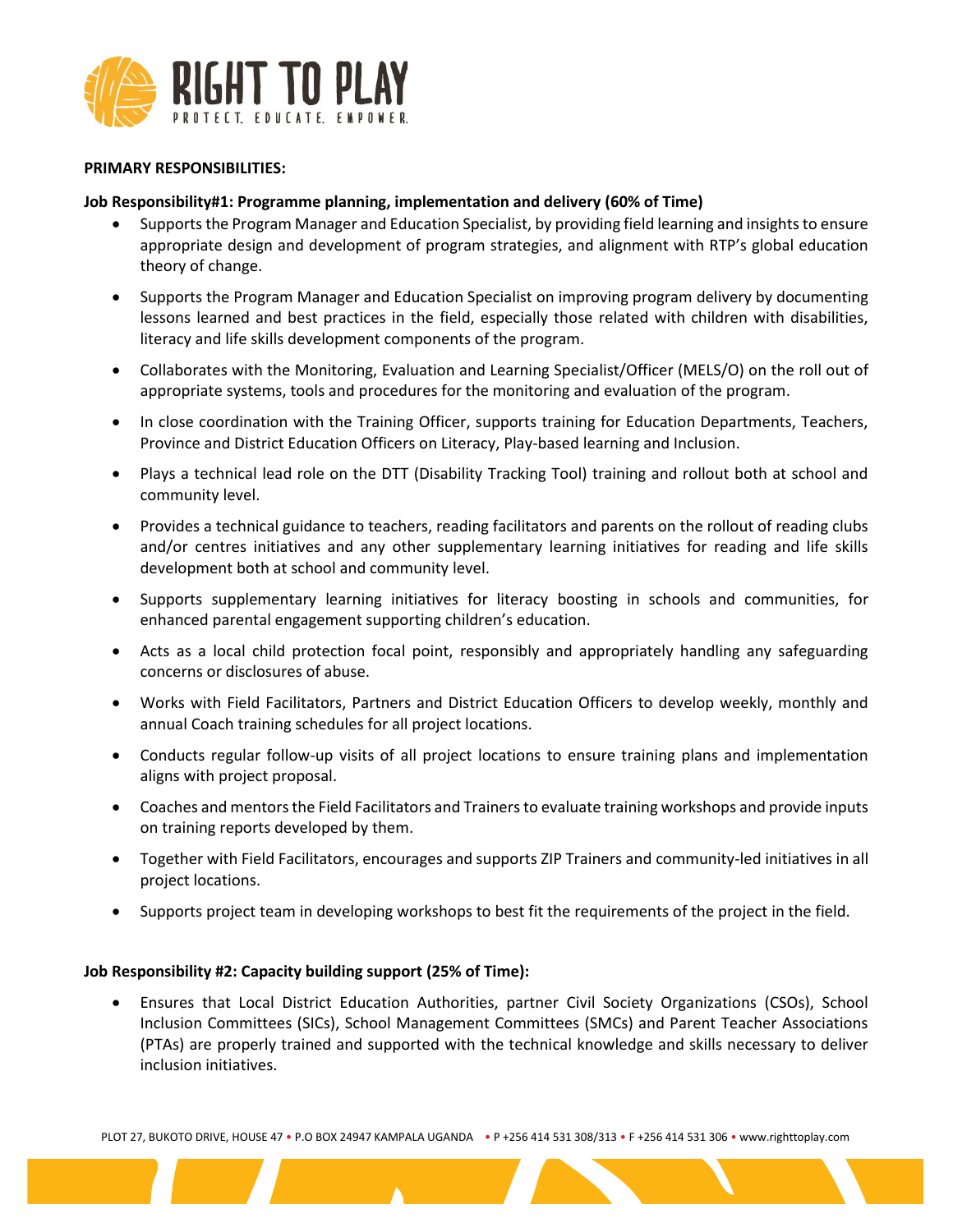

- Supports the integration of inclusive learning component in the Play Based Learning teacher training package, and support its contextualization in the Project, in coordination with the Education Specialist supporting CBO partners in Kampala, Adjumani and Isingiro.
- Ensures that teachers, parents and reading clubs and/or centres facilitators are trained and supported to adequately implement supplementary learning activities (including reading and life skills) at school and/or community level.
- Ensures that School-based child protection referral mechanisms are established, trained and supported to fulfil their role on promoting child protection, child rights and prevent corporal punishment, abuse, and/or Gender Based Violence.
- Ensures that all project stakeholders are adequately trained on child protection, safeguarding and referral mechanisms.
- Supports Field Facilitators and Trainers in identifying the community and partners needs and gaps on implementation updates regularly the Education Specialist and Training Officer.
- Conducts regular visits to the field to provide technical support to program team, partner staff, teachers and all stakeholders at school and community level.

# **Job Responsibility #3: Representation, advocacy and policy engagement (10% of Time)**

- Represents RTP's education work in Uganda and maintains positive relationships with local government officials and other relevant stakeholders to ensure efficient and effective implementation and smooth coordination of activities.
- Regularly updates the Education Specialist with local stakeholder analysis to ensure that RTP is engaging with and is visible to the most influential actors in the sector.
- Under the lead of Education Specialist, carries out research and advocacy activities at the provincial and district levels, in close coordination with the Monitoring, Evaluation and Learning Officer.
- Under the lead of Education Specialist, carries out communication campaigns for behaviour change in supporting children with disabilities, leveraging on community advocacy mechanisms for education rights of children with disabilities and advocacy with schools for inclusion.
- Participates in technical calls, local meetings, monthly calls with HQ, etc., as required.

# **Job Responsibility #4: Performs other duties as assigned (5% of Time):**

# MINIMUM QUALIFICATIONS (Must have):

#### **EDUCATION/TRAINING/CERTIFICATION:**

• Bachelor's degree in Education or related field with previous experience on Inclusive Education

\_\_\_\_\_\_\_\_\_\_\_\_\_\_\_\_\_\_\_\_\_\_\_\_\_\_\_\_\_\_\_\_\_\_\_\_\_\_\_\_\_\_\_\_\_\_\_\_\_\_\_\_\_\_\_\_\_\_\_\_\_\_\_\_\_\_\_\_\_\_\_\_\_\_\_\_\_\_\_\_\_\_\_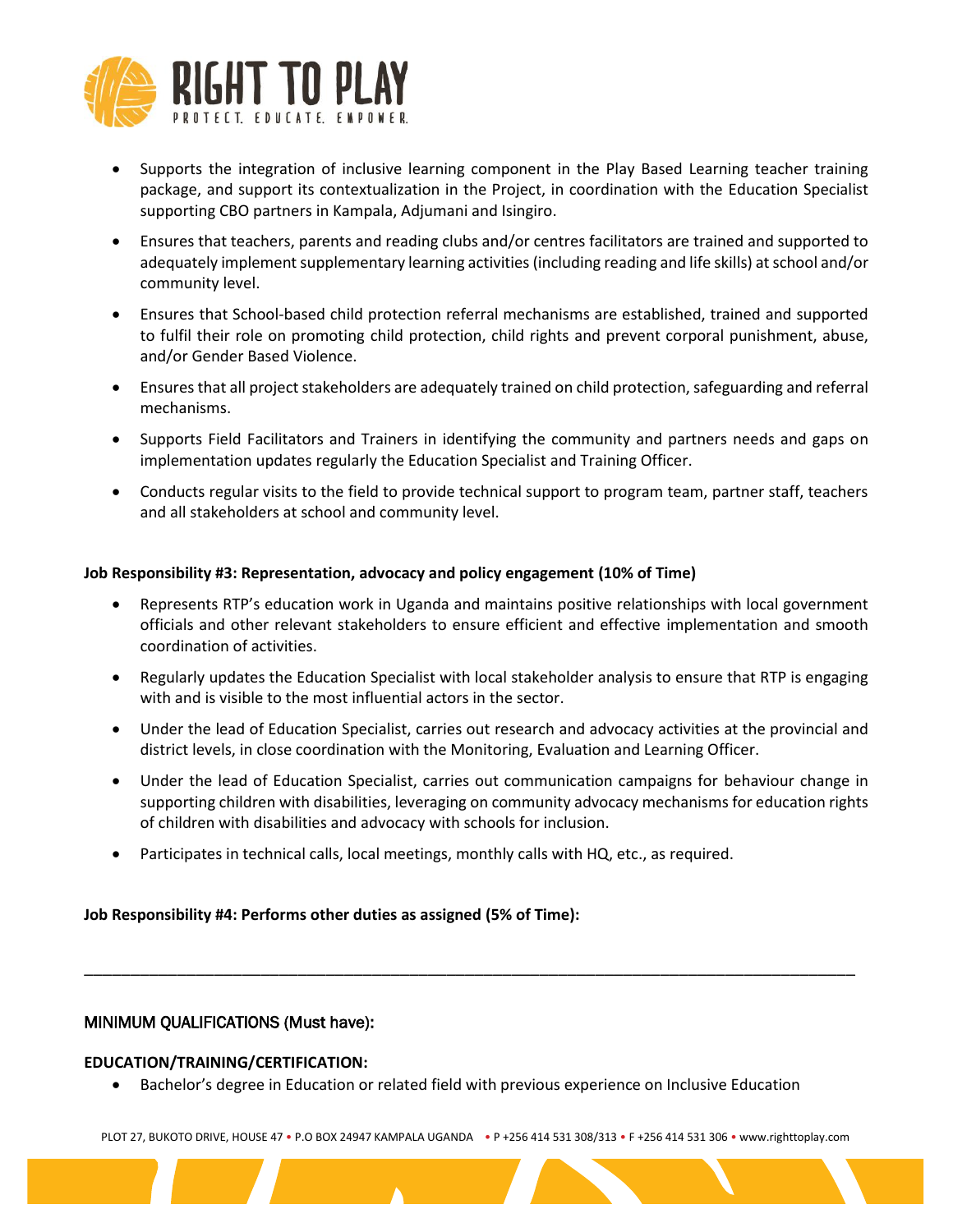

# **EXPERIENCE:**

- 3 years' experience implementing and providing technical guidance on inclusive basic education programs and liaising with government officials in Uganda.
- Proven experience in project planning, report writing, networking, partnership-building and working with NGOs.
- Experience in working through systems of community participation, capacity building and representation.
- Significant experience in designing and delivering training and/or the development of inclusive education pedagogical materials and resources.
- Experience in using inter-agency Child Protection standards and guidelines.

# **COMPETENCIES/PERSONAL ATTRIBUTES:**

- Superior organizational skills and ability to multi-task on a constant basis.
- Excellent interpersonal communication skills to build rapport with staff, partners, government officials and community leaders.
- Ability to work under pressure meeting deadlines in a fast-paced fluid environment.
- Creative and flexible with problem solving skills.
- Demonstrated professionalism and diplomacy.
- Ability to confidently represent oneself and Right To Play to Provincial and District level officials.
- Strategy planning skills for education initiatives.
- A commitment to the Protection Principles, particularly Do No Harm, and an understanding of appropriate responses to safeguarding concerns.
- Excellent interpersonal and communication skills both written and verbal

#### **KNOWLEDGE/SKILLS:**

- Deeper understanding of the education situation in Uganda, including the MOES' strategy for inclusive learning and support to children with disabilities.
- Understanding of active learning approaches, particularly play-based learning.
- Knowledge and understanding of best practices in inclusive basic education programs, including technical experience in teacher training and resource development.
- Understanding of community development processes.
- Knowledge and experience with programmatic approaches related to life skills or social emotional learning.
- Knowledge and experience in education research, quantitative and qualitative methods.
- An understanding of safeguarding and also the Social Model of Disability.
- Computer literacy in outlook, MS Word, PowerPoint, Excel and Internet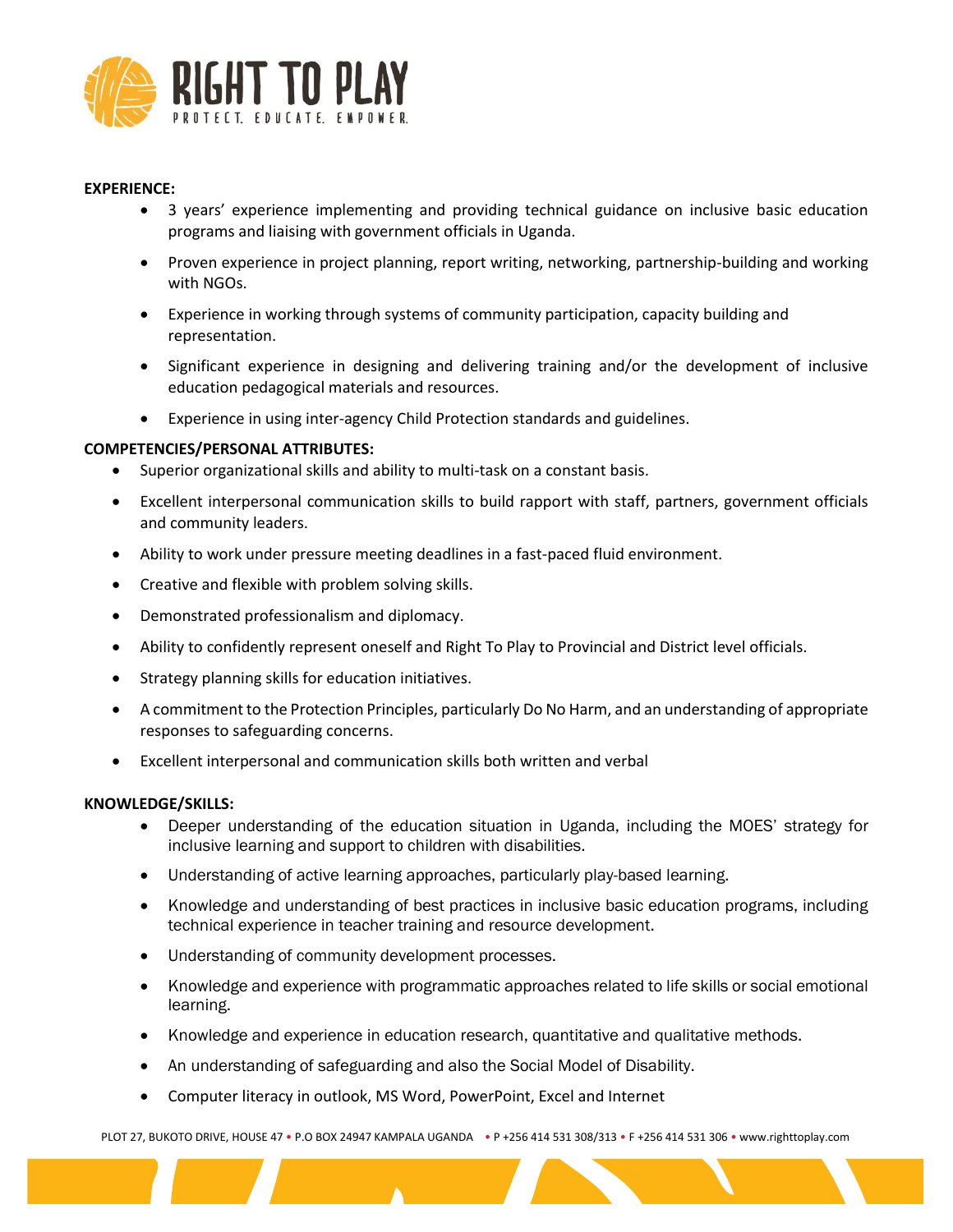

- Understand project management cycle
- Effective report writing and analytical skills

# **LANGUAGES:**

- Fluency in spoken and written English and local language(s).
- The knowledge of the local language will be an added advantage

# **DESIRED QUALIFICATIONS (An Asset)**

- Experience in strengthening community based organizations.
- Experience in coaching and mentoring.
- Knowledge/experience in child protection, gender mainstreaming.
- Knowledge of adult learning.
- Coaching and feedback skills.

# **WHO YOU ARE:**

You are highly driven, results-oriented, collaborative and well-rounded leader with a passion for working with children and youth. You are an exceptional communicator with excellent networking skills.

#### **WHAT YOU'LL GET:**

The opportunity to work with a passionate, innovative and collaborative team where you have the ability to make things happen. You will gain experience working for a globally recognized organization with a healthy culture premised on our Culture Code **(accept everyone, make things happen, display courage, demonstrate care and be playful)**. In addition, we offer a competitive salary and benefits package including personal learning and development days.

#### **HOW TO APPLY:**

If you are interested in applying for this position, please apply **[here](https://righttoplay.hiringplatform.ca/54589-education-officer-kampala-uganda/189717-application-form/en)** to upload your resume and cover letter in English.

While we thank all applicants for their interest, only those selected for interviews will be contacted. **Shortlisting of applications will begin immediately and interviews may be held before the closing date.**

Right To Play provides equal employment opportunities to employees regardless of their gender, race, religion, age, disability, sexual orientation or marital status. As such, we encourage groups who have been historically disadvantaged with respect to employment to apply for positions at Right To Play. We offer a family-friendly environment that allows for flexible work arrangements in order to support staff diversity and ensure a healthy work-life balance.